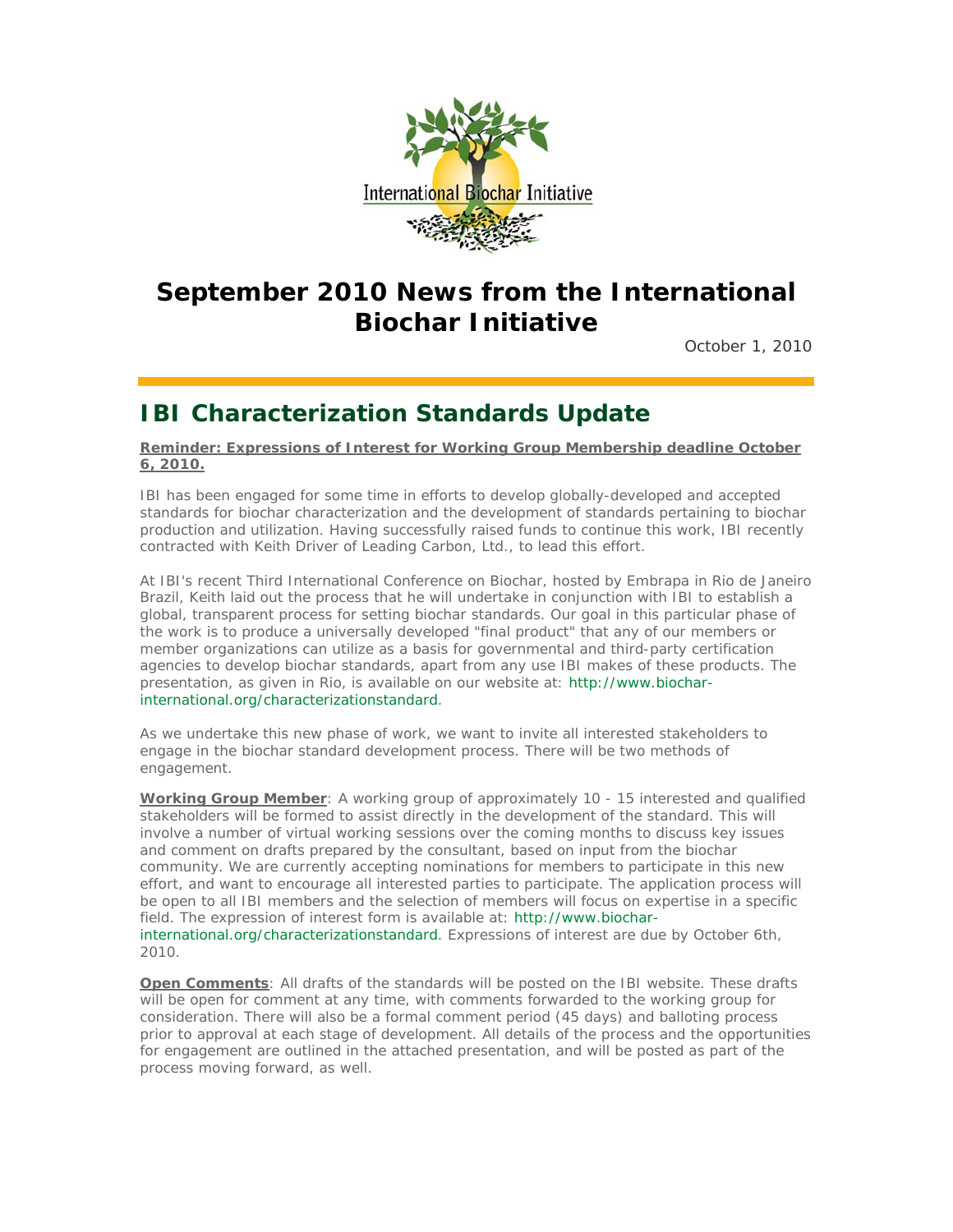No matter the capacity, we strongly encourage all to participate in this process. For further information on the new effort, or to submit your expression of interest for yourself or others to participate in this new phase, please contact Keith Driver at kdriver@leadingcarbon.com. We will include monthly progress reports and updates in our IBI newsletter and send out special announcements when documents are ready for comment. To check the progress of the work at any time during this process, please visit our website at: http://www.biocharinternational.org/characterizationstandard.

## **2010 Update: Presentations Now Available Online**

We are pleased to have held the 3rd International Biochar Conference: IBI 2010, in Rio de Janeiro, September 12 - 15, 2010. First and foremost, we wish to thank the conference coorganizer and host organization, Embrapa, especially Etelvino Novotny, Beata Madari, and Claudia Maia who put so much work into hosting the event. We also thank all conference



sponsors, presenters, and attendees for making the conference a great success.

The conference ran over the course of four days and included 85 oral presentations and 85 poster presentations, networking opportunities, side meetings, discussion groups, display booths, and a field trip opportunity to see the famous Terra Preta sites in the Amazon (see related story below). Internationally-renowned speakers covered all aspects of biochar, including production and utilization systems, field trials, commercial and user experience, policy, education, new research, Terra Preta, and future trends. The approximately 200 conference delegates included some of the leading visionaries in the biochar world, policy makers, producers, farmers and gardeners, academics, investors, development agents, and many others. We are posting presentations as they are made available by their authors as well as some conference photos at http://www.ibi2010.org/agendaagenda.

### **Seeing Terra Preta in the Amazon First Hand after IBI 2010: a Field Trip Report**

By Kelpie Wilson

After the conference, about 50 participants flew to Manaus and boarded the well-appointed riverboat, Helios Gabriel on Thursday evening September 16th, 2010. Dinner and drinks provided opportunities to carry on discussions begun at the conference. The boat got underway just after midnight, motoring about 60 km upstream on the Rio Solimões to arrive at the first site on Friday morning.

The objective of the first day was to visit small farmers growing crops on Terra Preta sites at the Costa do



Laranjal, the "Orange Coast". This Terra Preta site is high up on a river bluff - a Tertiary formation that never floods. These high bluffs are where most Terra Preta sites are found. They are the areas of permanent habitation - the village sites where charcoal accumulated in the soils for hundreds of generations, making Terra Preta. With the river at its dry-season lowest, it was a steep climb up the bluff to the small village on top.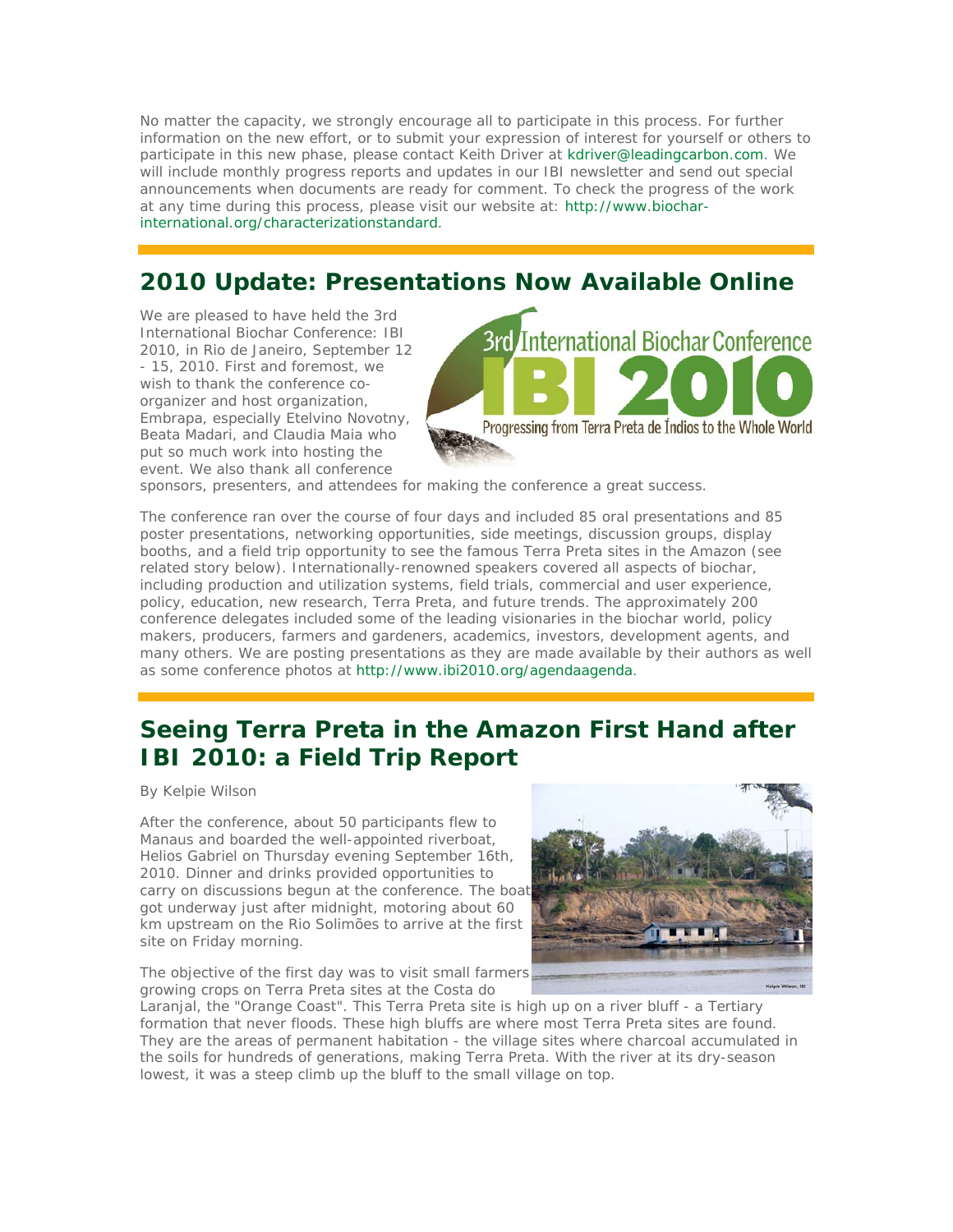The farms at this small settlement are typically 50-100 meters wide fronting the river. They extend back along the bluff for 1 km or less to a backwater that floods in high water. Our first stop was the farm of the Marinho family where agricultural extension agents are helping to optimize production in the orange and papaya orchards integrated with crops of tomato, pepper and cucumber. In all, 8 species of vegetables and fruits are produced commercially here. Most of this produce is grown on both Terra Preta and the lighter Terra Mulata soils found on the farm.

To read the remainder of this article, please see: http://www.ibi2010.org/field-trip-to-the-amazonexcursao-tecnica-para-a-amazonia.

*Photo courtesy of Kelpie Wilson*: Arriving at the Costa do Laranjal. This Terra Preta site is high up on a river bluff - a Tertiary formation that never floods. These high bluffs are where most Terra Preta sites are found. They are the areas of permanent habitation - the village sites for hundreds of generations where charcoal accumulated in the soils, making Terra Preta.

# **Biochar 10-10-10 Campaign Update**

There are now 23 Biochar 10-10-10 events in 11 countries events registered on the IBI site.





Alan Page in the US is organizing an international Biochar 10-10-10 event in the form of a webinar that anyone can participate in. He is looking for experts in various aspects of biochar to present lectures in order to stimulate good discussions. There is a file page where presenters can upload papers for participants to study in advance. For more information on how to participate, contact Alan by phone at 413-323-4401 or by email: stepitupbelchertown@verizon.net.

It's not too late to organize an event. It can be as simple as inviting a few friends to gather to discuss biochar or plan a biochar project for the future. The important thing is to register your event with IBI and with www.350.org. Take a few pictures and share your action with the world.

#### **IBI is on Facebook**

To facilitate sharing ideas and stories about Biochar 10-10-10, IBI has set up a Facebook page. Please come and visit us there. We have also started a photo pool on Flickr to collect all of our Biochar 10-10-10 pictures. And if you Tweet, follow us on Twitter - we are @Biochar\_IBI.

## **Practitioner Profile: UK Biochar Research Centre (UKBRC)**

By Saran Sohi

The UK Biochar Research Centre seeks to provide an evidence base to support the rational deployment of biochar for the primary purpose of climate change mitigation (particularly carbon abatement), while being driven by an understanding of how the most value can be added to it in terms of soil function. The perspective is UK-focused, but given the nature of the climate change problem, and the effect of the environment and context on the value and impact of biochar, the tools and frameworks that are being developed

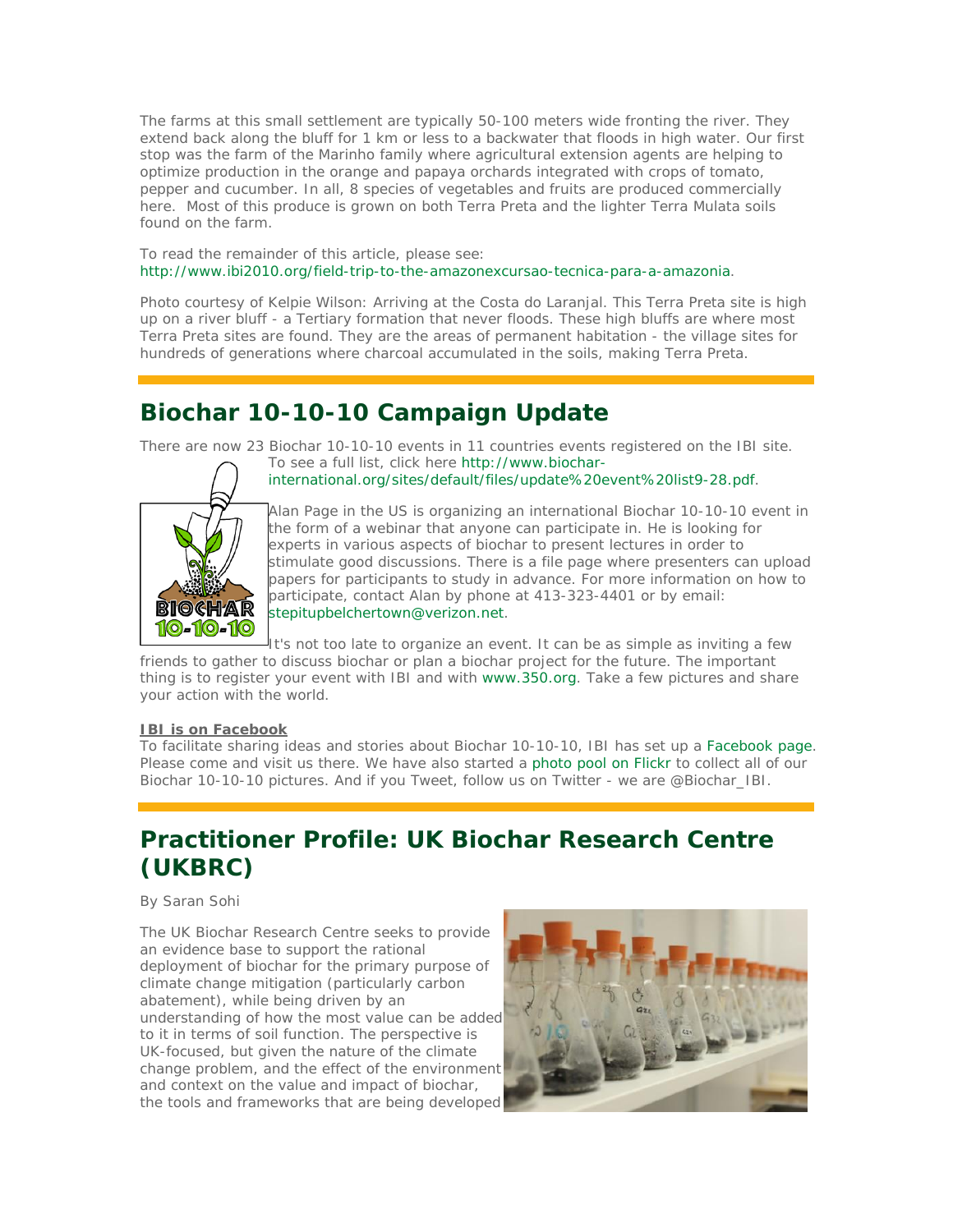have a global applicability.

#### **Establishment and principles**

The Centre was set up in 2009 with core funding for five years, sponsored by the Engineering and Physical Sciences Research Council (EPSRC) in an initiative that also tackles chemical capture of CO2 from power station flue gases. The award was made to the University of Edinburgh, School of GeoSciences, and headed by Prof. Stuart Haszeldine. Three academics were appointed in Edinburgh to lead the research of biochar from the angle of soil science (Saran Sohi), social science (Simon Shackley) and biomass pyrolysis (Ondrej Masek) - and together, with help from the University, created the UKBRC.

As well as being inter-disciplinary, a key characteristic of UKBRC is that it is a network that from the outset sought to draw in research teams around the UK, who had significant funded research activity around biochar.

#### Click here to read the remainder of the story

*Photo: Rapid screening assay; courtesy of Andrew Cross*

### **Biochar Briefs - News Roundup for September 2010**

In September there was one announcement of a biochar award and several in-depth news stories in major publications.

Jason Aramburu of the company Re:char won a \$260,500 prize in the Dutch Postcode Lottery Green Challenge. The award is a competition for startup companies, and all entries must have the potential to reduce greenhouse gas emissions. Re:char won the prize for its mobile biochar kiln for use in developing countries.

*Notable news coverage of biochar in September* included an in-depth article in the New York Times http://www.nytimes.com/gwire/2010/09/07/07greenwire-once-lowly-charcoalemerges-as-major-tool-for-c-4963.html?pagewanted=all by reporter Paul Voosen of Greenwire. Voosen interviewed many biochar researchers for the article.

Another good in-depth piece with plenty of technical detail appeared in Biomass Magazine http://www.biomassmagazine.com/article.jsp?article\_id=4080&q=&page=all, by reporter Anna Austin.

The press in Brazil covered the 3rd International Biochar Conference with news articles published in various sources including Porta Dia De Campo http://www.diadecampo.com.br/zpublisher/materias/Materia.asp?id=22682&secao=Vitrine.

## **Regional Biochar Group Updates**

To read more on regional and national biochar groups, please see IBI's website at: www.biochar-international.org/network/communities. This month includes an update from the Pioneer Valley Biochar Initiative (PVBI), United States.

#### **Pioneer Valley Biochar Initiative (PVBI)**

Representatives from PVBI are planning to participate in the World Climate Day on Oct. 10 (10-10-10) where the Amherst 350 group has reserved the Amherst Town Common. They will have a biochar booth where they will offer biochar samples and show examples of plant growth with and without biochar.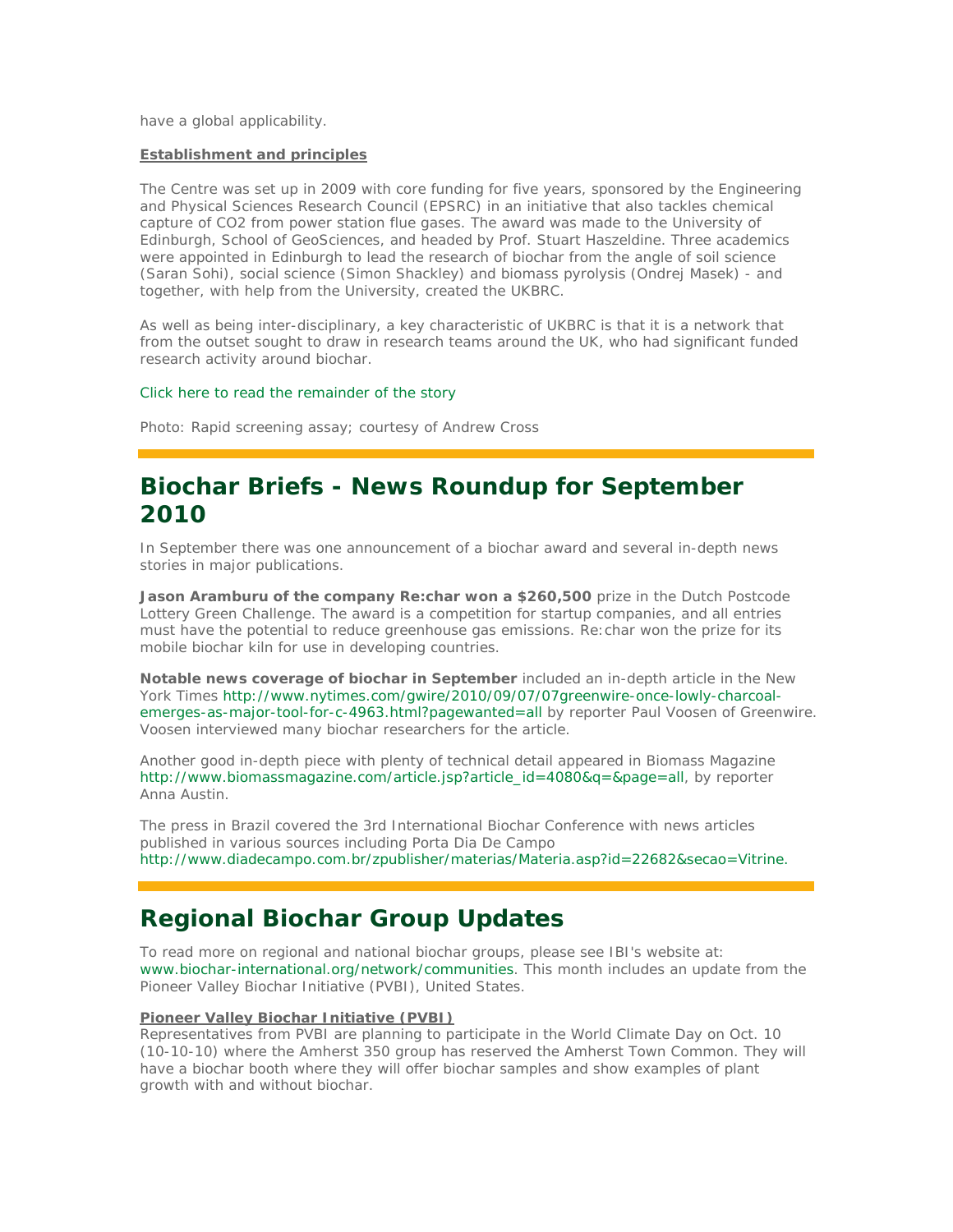The group is also working with Alan Page on 10-10-10 activities including a 24 hour biochar webinar. For more information on PVBI please see: http://pvbiochar.org.

## **Upcoming Calendar Highlights**

8 - 11 October - Gasification and Biochar Workshop, ALL Power Labs; Location: Berkeley, CA, USA; More information at:

http://www.gekgasifier.com/forums/showthread.php?t=413

9 - 11 October - International Symposium on Environmental Behavior and Effects of Biomassderived Charcoal; Location: Hangzhou, China; More information: http://www.iest.zju.edu.cn/biochar2010

10 October - 10-10-10 sponsored by www.350.org. Location: international; More information on Biochar 10-10-10:

http://www.biochar-international.org/10.10.10campaign.

16 October - Biochar: Old Technology and New Solutions, 1 day workshop; Location: Weston, Massachusetts, USA; More information: http://www.biochar-international.org/node/1624

31 October - 2 November - 2010 Geological Society of America (GSA) Annual Meeting; including biochar symposium; Location: Denver, CO, USA; More information: http://www.geosociety.org/meetings/2010

See the IBI Calendar page for more events. To add an event to the calendar, send the information to info@biochar-international.org.

### **Recently Published Biochar Research**

IBI tracks all published research on biochar and includes it in our online bibliography: www.biochar-international.org/biblio. The following articles were added in the last month. Please visit the website bibliography for more information on any of these articles. Due to copyright, we cannot provide full copies of articles unless we have permission from the publisher. If you have published work that is not included, please email us at info@biocharinternational.org.

Bird, M.I., Charville-Mort, P.D.J., Ascough, P.L., Wood, R., Higham, T., Apperley, D. (2010). Assessment of oxygen plasma ashing as a pre-treatment for radiocarbon dating. Quat. Geochronol. 5: 435-442.

Elad, Y., David, D.R., Harel, Y.M., Borenshtein, M., Ben Kalifa, H., Silber, A., Graber, E.R. (2010). Induction of Systemic Resistance in Plants by Biochar, a Soil-Applied Carbon Sequestering Agent. Phytopathology 100: 913-921.

Graber, E. R., Meller Harel Y., Kolton M., Cytryn E., Silber A., Rav David D., Tsechansky L., Borenshtein M., and Elad Y. (2010). Biochar impact on development and productivity of pepper and tomato grown in fertigated soil-less media. Journal Plant and Soil (online). http://www.springerlink.com/content/45g624l441843335/fulltext.pdf

Grossman, J.M., O'Neill, B.E., Tsai, S.M., Liang, B.Q., Neves, E., Lehmann, J., Thies, J.E., (2010). Amazonian Anthrosols Support Similar Microbial Communities that Differ Distinctly from Those Extant in Adjacent, Unmodified Soils of the Same Mineralogy. Microbial Ecology 60: 192-205.

Inyang, M., Gao, B., Pullammanappallil, P., Ding, W.C., Zimmerman, A.R. (2010). Biochar from anaerobically digested sugarcane bagasse. Bioresource Technology 101: 8868-8872.